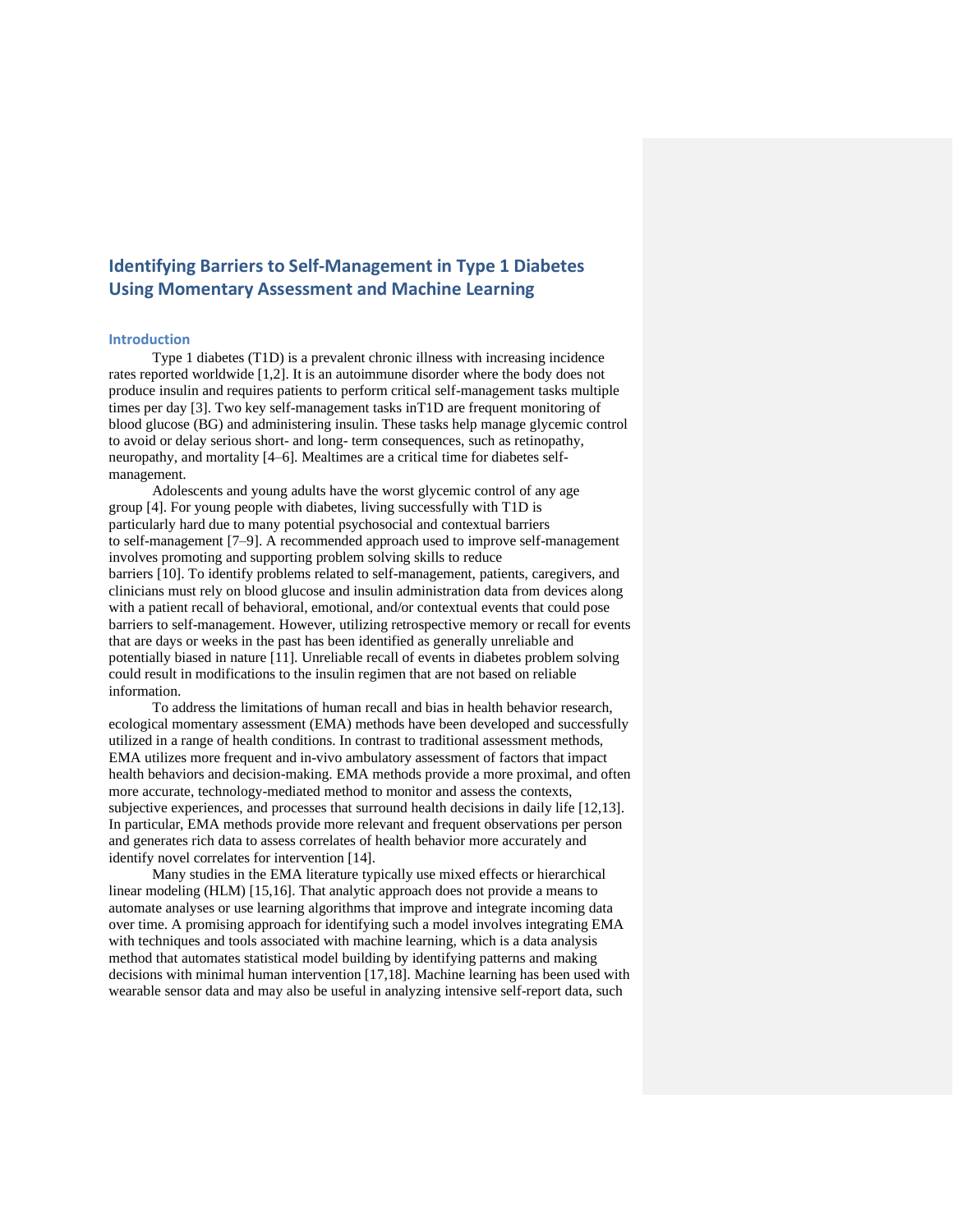as EMA. Machine learning techniques provide a viable means to examine both big and small data by providing automated classification and prediction for more feasible behavioral intervention.

The objective of our study was to develop a machine learning algorithm to predict risk for missed self-management. We sought to identify the momentary psychosocial and contextual factors that have an impact on T1D self-management assessed by EMA. To achieve these objectives, we trained and compared a number of machine learning models through a learned filtering architecture (LFA) to explore the extent to which EMA data could predict completion of two self-management behaviors: insulin administration (IA) and self-monitoring of blood glucose (SMBG). By integrating these two strategies (EMA and machine learning), we aim to provide researchers with not only a better understanding of what may hinder or promote adolescents' adherence of their T1D regimen from a behavioral perspective, but also an efficient and adaptive analytic computational method.

## **Methods**

This study analyzed data from a feasibility trial of the mobile EMA and feedback app called  $MyDay<sup>1</sup>$ , which is a self-management feedback and problem-solving tool designed for adolescent T1D patients [19]. Youth from the Vanderbilt Eskind Pediatrics Diabetes Clinic were invited to participate in a 30-day assessment period if (1) they were between the age of 13 and 19,  $(2)$  had been diagnosed of T1D for at least 6 months, (3) owned either an Android or iPhone smartphone, (4) understood and spoke English, and (5) were willing to use a Bluetooth blood glucose meter during the study.

A total of 48 participants were recruited for the pilot study. Three participants dropped out of the study noting competing demands, leaving 45 for our analyses. Subjects were randomized on a 2:1 ratio to the MyDay app + Bluetooth blood glucose  $(BG)$  meter group  $(n=31)$  and a control group  $(n=14)$ . The control group provided SMBG data only using Bluetooth BG meters but did not use the MyDay app. Design processes, engagement, and momentary relationships results for MyDay were published previously  $[19-21]$ .

# **Momentary Assessments and Glucose Meter Data**

All SMBG data was objectively assessed using iHealth [22] glucometers. The iHealth glucometers are commercially available Bluetooth Low-Energy meters that can upload data automatically to the iHealth secure cloud server via their open API. Thirtyone participants were instructed to use the MyDay app at each mealtime and bedtime to answer questions that focused on factors likely to impact diabetes self-management.

MyDay provided notifications to complete the EMA assessment personalized to typical mealtimes identified by participants. Timestamps were associated with all data entries. Only mealtime EMA were used in analyses. Variables analyzed in relation to self-management outcomes were organized into the following subsets. The first two domains of variables were collected for all participants: (1) demographics obtained at baseline (i.e., gender, age, father's education, mother's education, family income, and

<sup>&</sup>lt;sup>1</sup> The study was reviewed and approved by the Vanderbilt University Institutional Review Board (IRB). All parents provided consent before adolescents provided assent. Both consent and assent were obtained before study procedures commenced.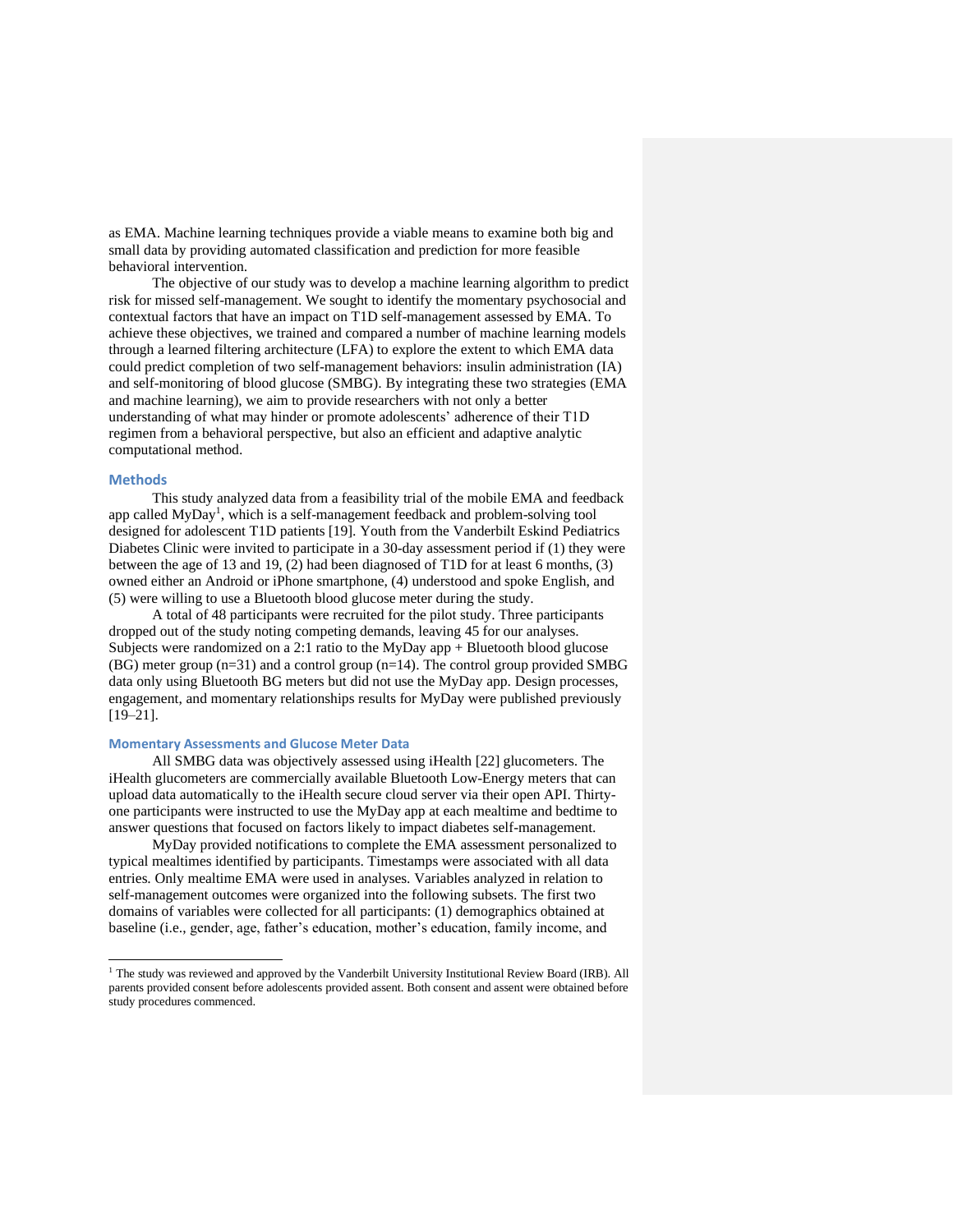race) and (2) time variables that were coded using the original timestamps of the collected data entries, e.g., weekday, weekend, and mealtime (breakfast, lunch, dinner).

The next three domains of EMA data were available only for the 31 participants using the MyDay app: (3) context related to who was with the youth at time of selfmanagement (i.e., parent, sibling, alone, casual friend, close friend, other family, other person, strangers, and boyfriend/girlfriend) and where the youth was at time of selfmanagement (i.e., home, school, work, restaurant, friends' house, or on the road), (4) stress, fatigue, mood levels at the reported self-management event: scored as 0-100 with higher scores indicating greater stress, more fatigue, and worse negative mood, and (5) selected situational barriers at time of self-management event (i.e., participant was rushing, feeling sick, on the road, hungry, wanting privacy, busy, without supplies, or having fun). Details of the EMA data collection process can be found in [20].

The dataset was preprocessed using the following statistical approaches. First, it was observed that the dataset contained missing values in demographic features: 8.89% missing for both father's education and household income, and 26.67% missing for mother's education (the percentage of missing values in each category is also reported as an N/A entry in Table 1). In this study, the missing values of a feature were imputed using the mode value for features of mother's education and father's education and median value for the feature of family income. Ordinal categorical variables whose order of the values are significant, such as parent education and family income level, were each transformed into a single feature with numeric values, whereas nominal variables whose significance cannot be assumed, such as participant race and day of week, were converted to numeric values using one-hot-encoding. Each feature was normalized using the minmax scaler such that all final values of that feature were between 0 and 1. The source code for data preprocessing is included in Appendix A.

## **Outcomes**

We examined three self-management behavioral outcomes:

- 1. Daily SMBG frequency of "less than 4" or "4 or more" times a day. Four glucose checks per day is generally considered the minimum recommended [23],
- 2. Missed SMBG at mealtimes,
- 3. Insulin administration (IA) at mealtimes

Data from all subjects were available (n=45) for analyses examining daily number of SMBG from meters. The data that was available for all subjects were demographic and time variables. Analyses for outcomes 2 and 3 examined data from participants who used the MyDay EMA app (n=31), which obtained mealtimes.

## **The Learned Filtering Architecture**

To extract domains of variables to predict IA and SMBG self-management behaviors via the training of a series of models, a learned filtering architecture (LFA) was created in this study as a byproduct, and a similar process was used in [24] but not formally constructed. For this study, the LFA created and compared four machine learning models: K-Nearest Neighbors (KNN), Logistic Regression (LR), Random Forest (RF), and Support Vector Machines (SVM). These models performed binary classification for each behavioral outcome observed in this study.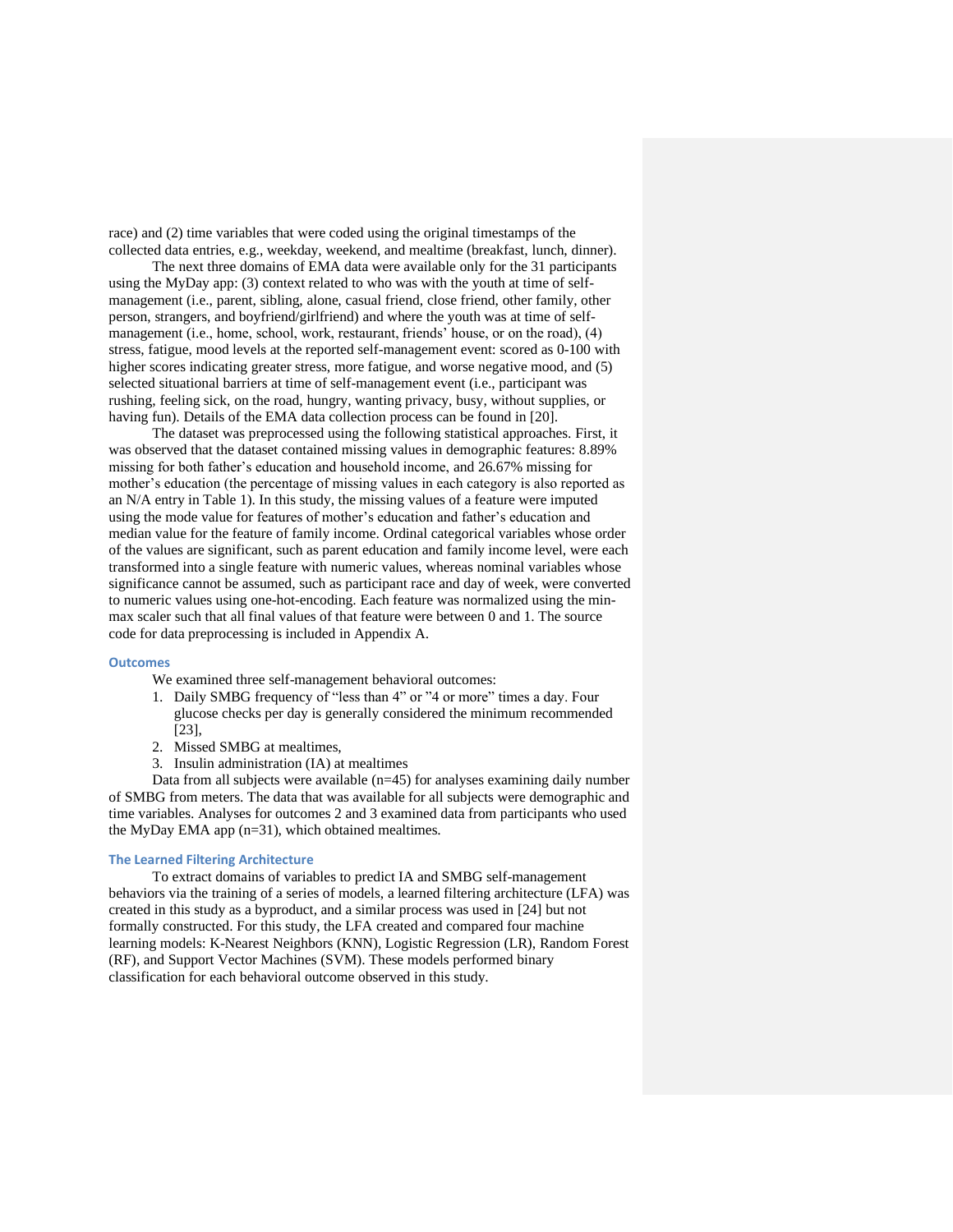KNN classifies each sample by finding its K-most similar instances in the training set and chooses the class that majority of the neighboring instances belong to [25]. The value of K is determined by running KNN models with varying K values iteratively and selecting the K value that produced the most optimal model. LR is a statistical model that classifies a sample by predicting the probability of an output using the maximum likelihood estimation method and using a probability threshold ( $p = 0.5$  was used in our study as the threshold such that an output with a probably of  $p \ge 0.5$  was classified as true and false otherwise) to separate the two classes [26]. RF which is a popular ensemble learning method that trains multiple decision trees on different parts of the dataset and then averages the results to improve classification accuracy [27]. The number of trees, or "estimators" is determined by running a number of RF models with varying estimator values, such as 10, 50, 100, etc, and selecting the value that produced the most performant model. SVM works by finding an optimal hyperplane in the feature space that optimally separates the data points into different classes [28].

Figure 1 presents the workflow of this LFA and shows that SMBG data and EMA data collected from the MyDay app were integrated as a complete dataset fed into the LFA (steps 1 and 2). The LFA then performed specified data pre-processing, such as normalizing numeric values, removing entries that were empty or had many missing features, and one-hot encoding, based on the type of each column (step 3). After step 3, a data filtering process began, where subsets of variables were extracted from the cleaned data either based on configurable user input, such as the names of columns which would be grouped to create a clinically meaningful, or to-be-observed, feature subset. The features were grouped as described above to create multiple data subsets. Due to the small sample size of the data available, the data subsets were each split further for evaluating each classification model using cross validation (steps 4a and 4b).

The LFA calculates the distribution of the target variable of each dataset. If the dataset is balanced, it evaluates each model using k-fold cross validation that further splits the data into training and validation sets k times and produces mean values of the performance metrics. Otherwise, if the classes are unevenly distributed, it uses the stratified k-fold cross validation to create k  $(k=7)$  splits, with each split of training and validation sets maintaining the original class distributions. The performance metrics are averaged across the results from the k different splits. The process then repeats for each of the machine learning models specified (step 6).



**Figure 1. Iterative Process of The Learned Filtering Architecture (LFA)**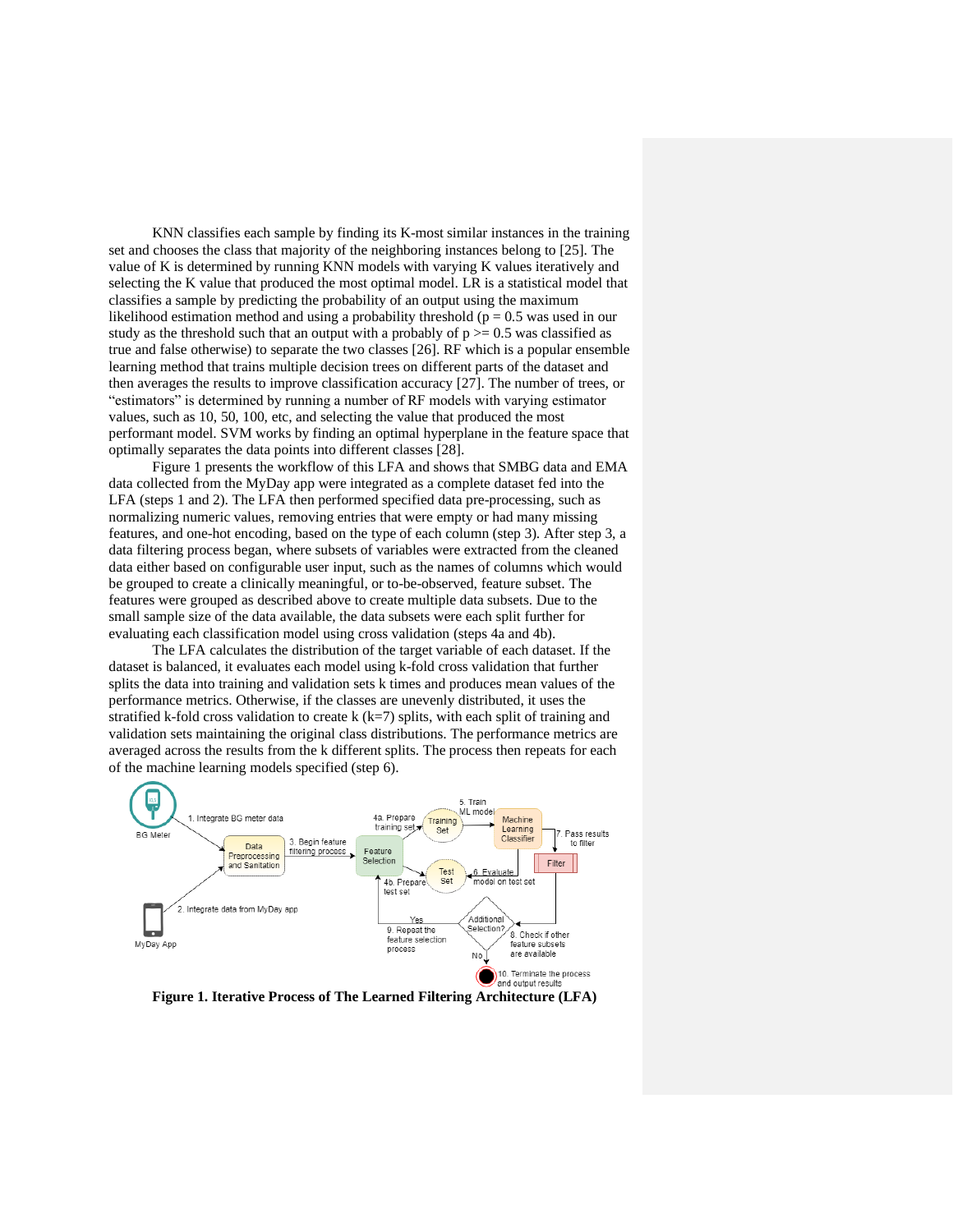Specifically, we used the following metrics to assess the models: (1) accuracy, which is the percentage of correct predictions, (2) precision, which is the ratio of true positives and all predicted positives that evaluates what proportion of predicted positives was actually correct, (3) recall, which is the ratio of true positives and all actual positives that calculates what proportion of actual positives was predicted correctly, (4) F1 score, which evenly weighs precision and recall, and (5) for imbalanced classification tasks, the Brier score, which is a continuous scoring loss function that evaluates the goodness of predicted probabilities in a classification task – a lower number corresponds to a stronger model and vice versa.

The classification results were then used by the filter component to compare them across all feature subsets (step 7). The filter component had a configurable tolerance value that was used to select feature subset(s) with relatively good classification results compared to the best performing model(s). Next, the LFA checked whether additional feature groups remained to be processed (step 8). If so, feature selection was repeated to create the next data subset (step 9). Otherwise, the filtering process would terminate and output the filtered results, i.e., variable groups with relatively strong predictive power of the outcomes (step 10).

The classification results were filtered to extract the best predictor group(s) for the target class variable. For example, if the performance metrics overall exceed the specified threshold values (such as 15% compared to the performance metrics of the model trained with all features together), the predictor group was added to the final output queue. When all variable groups were evaluated, LFA returned the final insights obtained from the input, i.e., feature groups that had significant predictive power of the outcomes observed in this study.

Although the number of observations per participant was substantial (average number of observations  $= 60$ ), the overall number of participants was relatively small (n=45). The collected data thus had some imbalance in the distribution of the outcomes, with missed mealtime insulin being a relatively less frequent event. Classification models constructed using imbalanced datasets may result in the minority class being neglected [29]. Techniques such as Synthetic Minority Oversampling Technique (SMOTE) [30] and Tomek link (T-link) [31] have been used in the literature for training imbalanced data, especially for small datasets [32–35]. However, given the small size of the population under this study, using such sampling methods would risk introducing bias and misleading results. In this study we therefore employed a stratified K-fold  $(k=7)$ cross validation [36] evaluation method instead of randomly oversampling or introducing synthetic samples based on the existing data.

In stratified K-fold cross validation, the original dataset is randomly split into k folds. Each fold is further split into separate training and testing sets that are used to generate evaluation metrics of a model. The distributions of the majority and minority classes within each training and testing set follows the distribution of the majority and minority classes in the original dataset. After the model has been trained and tested against all k folds, the results are averaged to represent the overall classification performance.

In addition to the machine learning methods described above, we also employed a Bayesian hierarchical regression model for the entire EMA dataset that has a large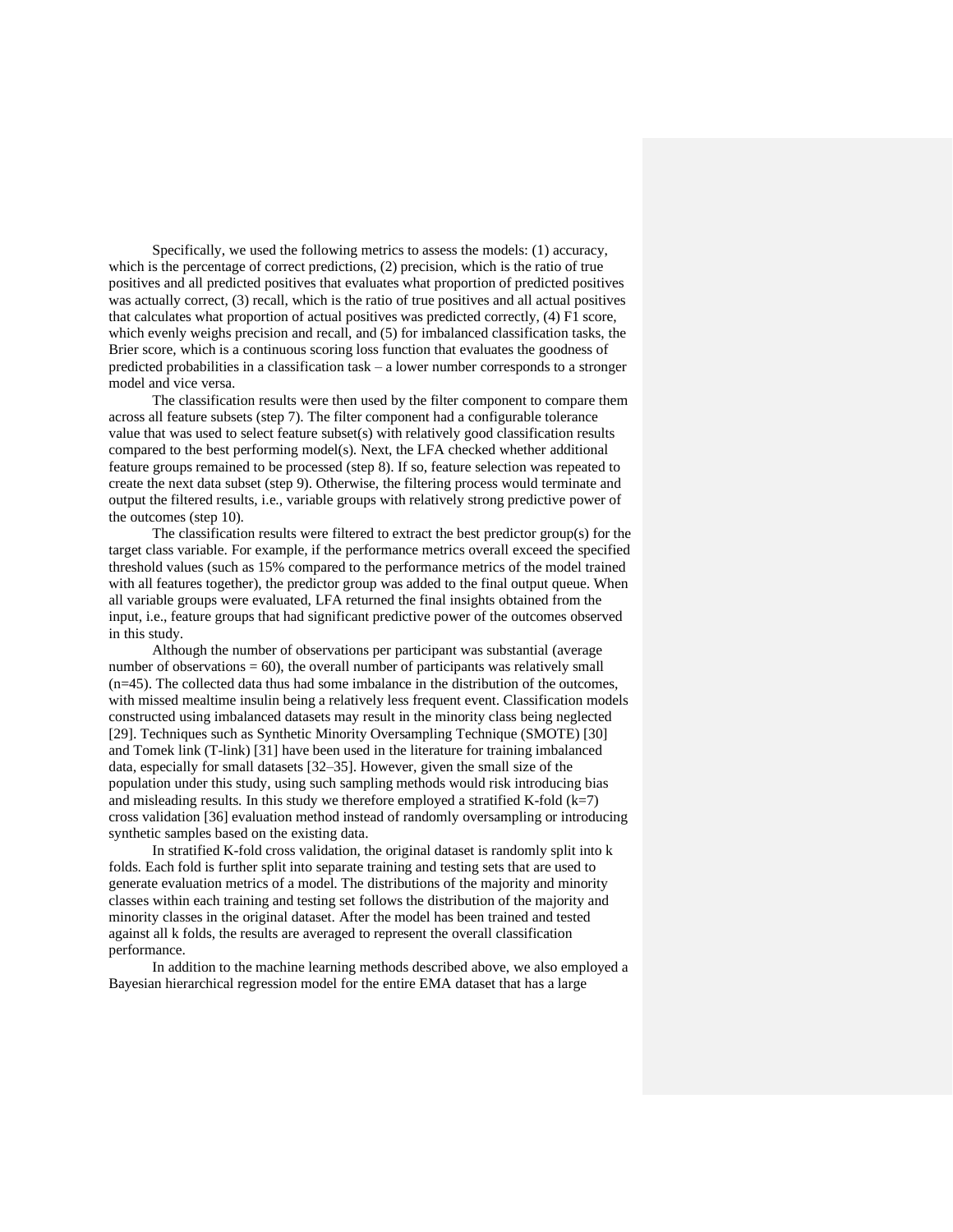number of features, but a small sample size. This approach was applied to confirm the inferential power of the collected EMA data, rather than focusing on which specific category is the most predictive of the outcomes.

Hierarchical modeling can capture similarities of multiple subjects within a dataset while allowing estimations of individual parameters for data containing multiple subjects. With the Bayesian approach, the entire dataset is considered known information that is used to derive distributions of unknown parameters of the model. It is a probabilistic model that intends to estimate expected values or density.

In our analysis, we applied Markov Chain Monte Carlo (MCMC) methods [37] to assist with the model formation and sampling process. Monte Carlo is a method for randomly sampling a probability distribution to approximate some desired target function. Markov Chain is a sampling technique that can generate a sequence of random samples where the current sample is drawn based on the prior sample. The goal of MCMC is to construct a Markov Chain that eventually stabilizes on the desired quantity to be inferred. Specifically, we created a non-centered Bayesian hierarchical model to estimate the likelihoods of SMBG and IA.

#### **Results**

This section analyzes the results obtained from the LFA constructed in accordance with the methods described above.

## *Daily SMBG Frequency*

The sample of n=45 participants were on average 13.33 years of age (SD 1.67), were 53.33% female, 84.44% White, 57.46% used an insulin pump and had a mean HbA1c (indicating overall glycemic control) of 9.03% (SD 1.91). Additional characteristics of the sample are summarized in Table 1.

# **Table 1. Characteristics of the Sample (n=45, entries marked as N/A represent data not reported)**

| Variable                | Mean $(SD)$ or % |
|-------------------------|------------------|
| Age                     | 13.33 (1.67)     |
| Female                  | 53.33%           |
| Male                    | 46.67%           |
| Race / ethnicity        |                  |
| White                   | 84.44%           |
| African American        | 10.22%           |
| Asian                   | 2.22%            |
| Hispanic                | 2.22%            |
| Other                   | $0.00\%$         |
| <b>Father education</b> |                  |
| Less than high school   | 2.22%            |
| High school / GED       | 28.89%           |
| 2-year college          | 15.56%           |
| 4-year college          | 33.33%           |
| Master's degree         | 11.11%           |
| Doctoral degree         | $0.00\%$         |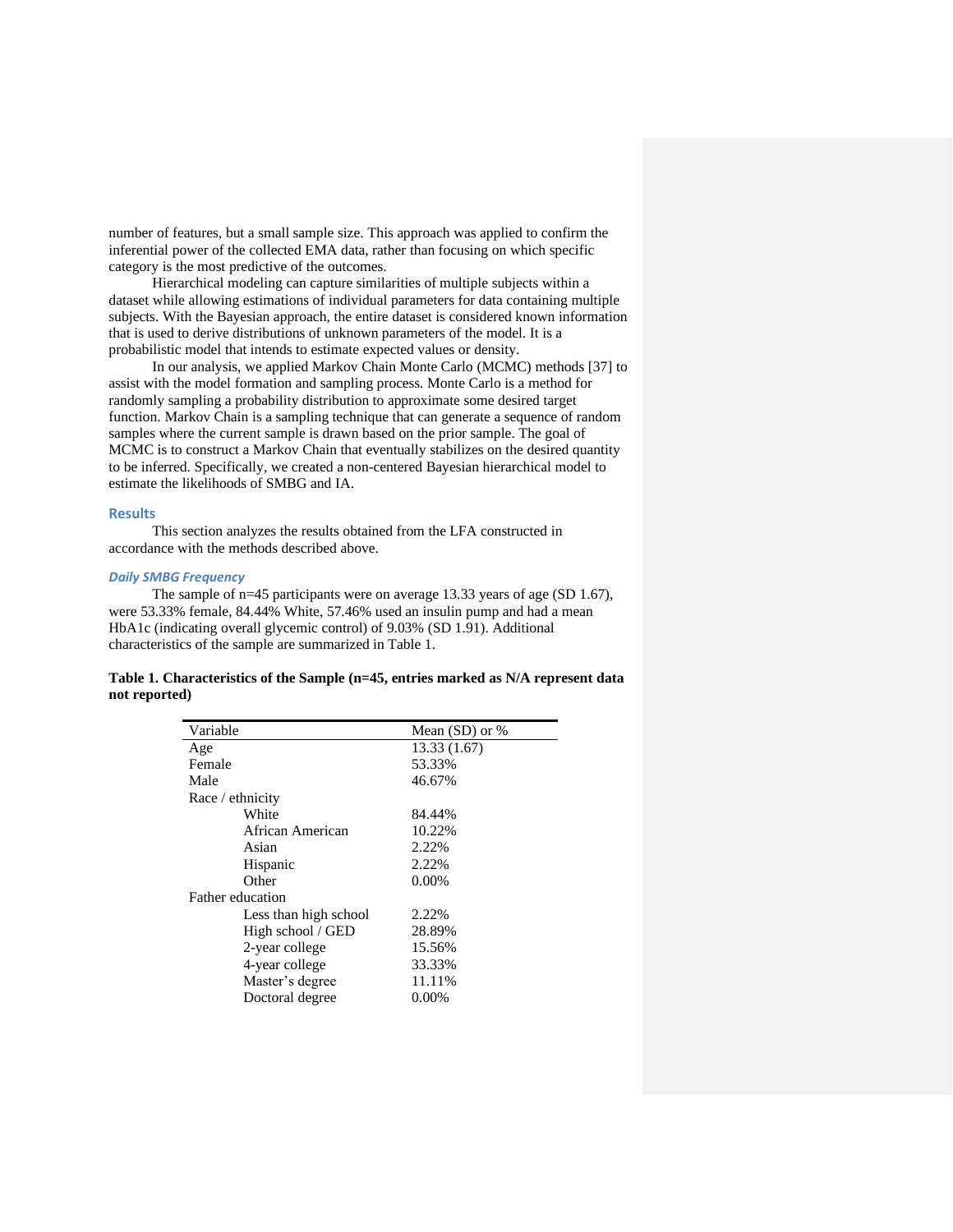| N/A                          | 8.89%       |  |  |  |  |
|------------------------------|-------------|--|--|--|--|
| Mother education             |             |  |  |  |  |
| Less than high school        | 0.00%       |  |  |  |  |
| High school / GED            | 22.22%      |  |  |  |  |
| 2-year college               | 26.67%      |  |  |  |  |
| 4-year college               | 37.78%      |  |  |  |  |
| Master's degree              | 4.44%       |  |  |  |  |
| Doctoral degree              | 0.00%       |  |  |  |  |
| N/A                          | 26.67%      |  |  |  |  |
| Household Income             |             |  |  |  |  |
| Less than $$25,000$          | 4.44%       |  |  |  |  |
| $25,001 - 35,000$            | 6.67%       |  |  |  |  |
| $35,001 - 35,000$            | 15.56%      |  |  |  |  |
| $75,001 - 35,000$            | 31.11%      |  |  |  |  |
| $100,001 - 100,000$          | 26.67%      |  |  |  |  |
| More than \$70,000           | 6.67%       |  |  |  |  |
| N/A                          | 8.89%       |  |  |  |  |
| Duration of diabetes (years) | 5.47 (3.59) |  |  |  |  |
| HbA1c                        | 9.03 (1.91) |  |  |  |  |
| Use insulin pump (yes)       | 57.46%      |  |  |  |  |

A total of 4,475 blood glucose (BG) measurements were obtained from iHealth Bluetooth meters used by all participants  $(n=45)$ . For this analysis the demographic and time variables were studied to identify if they had any impact on the outcome of SMBG frequency per day. The measurements were aggregated on a daily basis to obtain a new dataset of 1,231 entries, with each entry per participant being the total number of measurements an individual had each day during the study period. SMBG frequency ranged between 1-12 measurements per day. If a participant did not report an entry on a particular day, the entry for that day was not assumed to have an SMBG daily frequency of 0 and hence the entry for participant on that day was not created.

Several distributions of SMBG daily frequency were observed. There were 591 entries with *Below 4* frequency and 640 entries with *4 or Above*. Out of all the classifiers trained with the same training data, RF was the best performing model based on the overall classification metrics using the same test data. The mean and standard deviation (SD) values of the evaluation results from the best performing RF model are shown in Table 2 for SMBG frequency *Below 4* (the source code comparing the performance of all machine learning models is included in Appendix A). The filter then compared the benchmark value with the outcome classification results obtained from each variable group. A tolerance value of 15% was configured for the filter to select subsets with significant predictive power. As shown in Table 2, demographics variable group for SMBG frequency resulted in a better performance than time variables and all variables.

# **Table 2. SMBG Below 4 Classification Results**

| <b>Feature Group</b> | Accuracy  | Precision | Recall      | F1 Score    |
|----------------------|-----------|-----------|-------------|-------------|
|                      | Mean (SD) | Mean (SD) | Mean $(SD)$ | Mean $(SD)$ |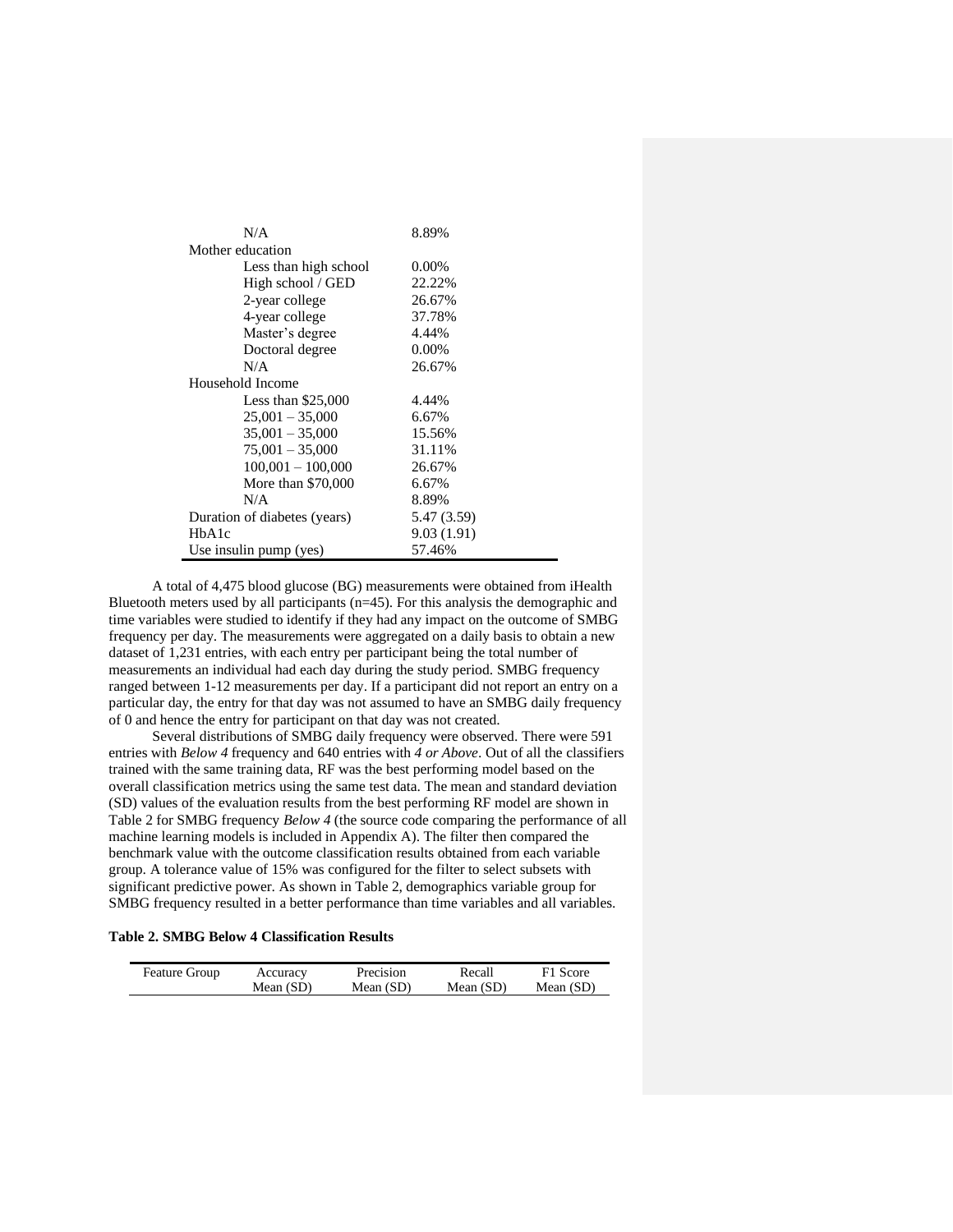| Demographics   | 75.5% (0.044) | 0.75(0.078) | 0.72(0.066) | 0.74(0.062) |
|----------------|---------------|-------------|-------------|-------------|
| Time variables | 49.3% (0.040) | 0.46(0.064) | 0.21(0.142) | 0.28(0.124) |
| AII            | 67.9% (0.031) | 0.67(0.063) | 0.68(0.057) | 0.67(0.035) |

#### *Missed Mealtime SMBG and Insulin Administration*

From the app group  $(n=31)$ , a total of 1,869 entries were associated with breakfast, lunch, or dinner and used to analyze factor(s) that could impact SMBG and IA. Missed IA had a distribution of 1:5.72 for True (missed) vs False (administered) outcomes. In contrast, the outcome missed SMBG had a class distribution of 1:5.44 for True (missed) vs False (checked). LFA created classification models for each variable group (i.e., demographic, time, social context, and psychosocial) using the stratified Kfold approach as discussed previously. Similar to the previous experiment, the RF model resulted in the best classification performance in all metrics compared to other models (the source code comparing the performance of all machine learning models is included in Appendix B)..

Tables 3 and 4 present the average classification results of missed SMBG and missed IA, respectively. The results showed mixed sentiments on the predictive power of individual groups of indicators on the self-management behavior, but their combined effect can be used to infer when the lack of SMBG or IA occurred with a high accuracy and high precision.

#### **Table 3. Missing Mealtime Blood Glucose Measurement Classification Results**

| <b>Feature Group</b> | Accuracy | Precision | Recall | F1 Score | <b>Brier</b> |
|----------------------|----------|-----------|--------|----------|--------------|
| Demographics         | 78.3%    | 0.38      | 0.62   | 0.47     | 0.22         |
| Time variables       | 49.9%    | 0.13      | 0.42   | 0.20     | 0.51         |
| Social Context       | 60.7%    | 0.21      | 0.55   | 0.30     | 0.25         |
| Stress, Fatigue,     | 74.1%    | 0.22      | 0.29   | 0.25     | 0.33         |
| Mood                 |          |           |        |          |              |
| <b>Barriers</b>      | 72.5%    | 0.33      | 0.44   | 0.33     | 0.25         |
| A11                  | 88.3%    | 0.78      | 0.35   | 0.48     | 0.12         |
| All (MCMC)           | 87.3%    | 0.78      | 0.25   | 0.38     | 0.13         |

# **Table 4. Missing Mealtime Insulin Administration Classification Results**

| <b>Feature Group</b> | Accuracy | Precision | Recall | F1 Score | <b>Brier</b> |
|----------------------|----------|-----------|--------|----------|--------------|
| Demographics         | 64.8%    | 0.25      | 0.65   | 0.36     | 0.36         |
| Time variables       | 58.9%    | 0.21      | 0.64   | 0.32     | 0.41         |
| Social Context       | 49.0%    | 0.16      | 0.59   | 0.25     | 0.51         |
| Stress, Fatigue,     | 74.1%    | 0.22      | 0.28   | 0.25     | 0.32         |
| Mood                 |          |           |        |          |              |
| <b>Barriers</b>      | 72.5%    | 0.26      | 0.44   | 0.32     | 0.27         |
| A11                  | 85.8%    | 0.61      | 0.14   | 0.23     | 0.14         |
| All (MCMC)           | 85.4%    | 0.54      | 0.15   | 0.24     | 0.15         |

Commented [DZ1]: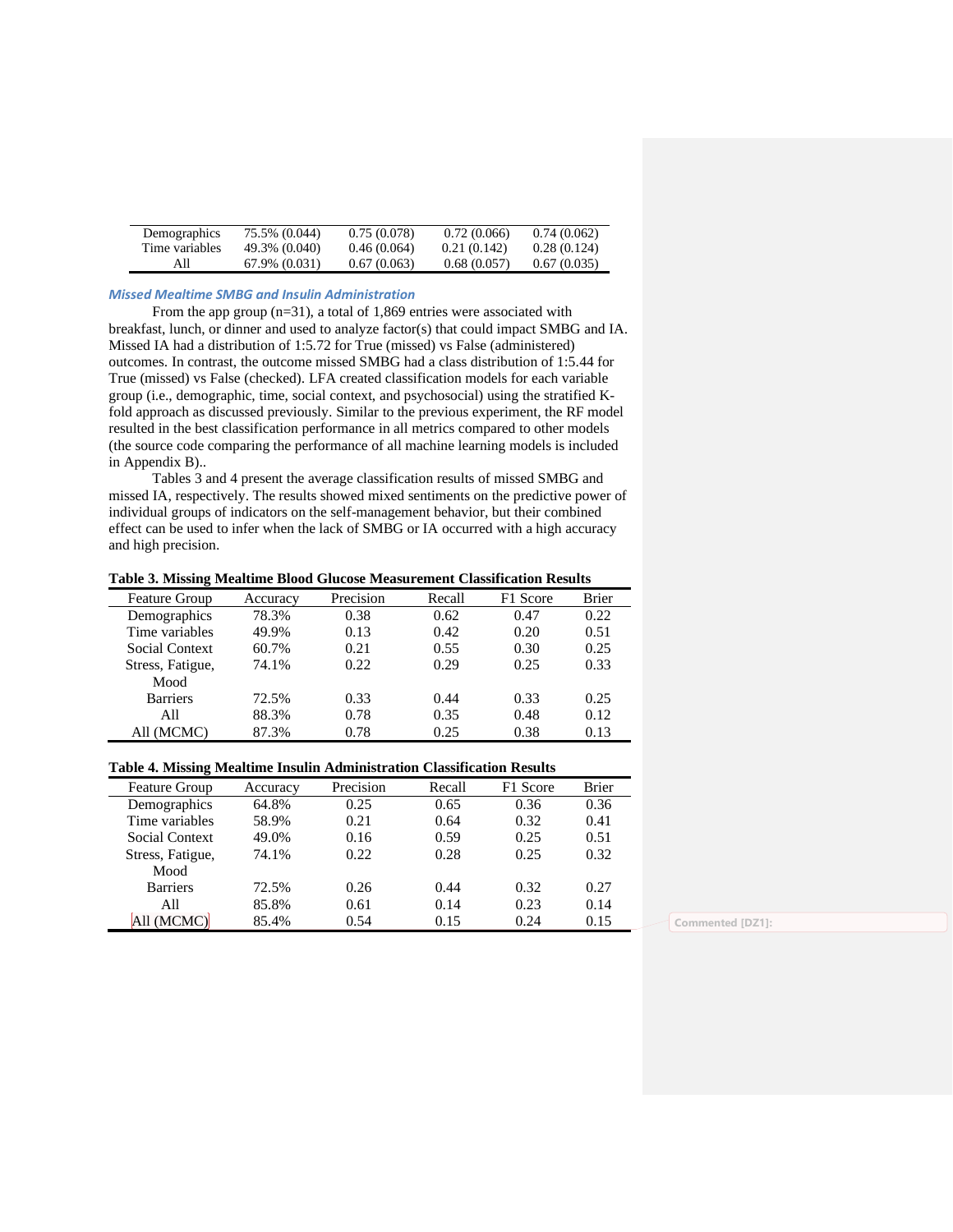## **Discussion**

To better understand the factors impacting self-management behavior of adolescents with T1D, this study applied machine learning analyses to construct a learning filter architecture (LFA) using demographic, and momentary psychosocial and self-management data. The relative association of five domains of variables for predictability of self-management behaviors was compared using all the variables collectively as the benchmark.

For the demographic data, the results indicated that demographics were most associated with average daily SMBG frequency. These results highlight the value of social determinants of health, as defined by demographics. While demographic factors are generally not modifiable, social determinants of health are increasingly used to adapt care to for those who are most vulnerable and may not receive the full benefit of current approaches to healthcare [36, 37].

The EMA data was able to infer non-adherence for SMBG and insulin with a high accuracy and precision. Although the recall score is low, there is high confidence that the non-adherence events identified by the model are truly non-adherence ones. One reason for the lower recall score has to do with the small datasets that have disparities in the frequencies of observed classes or outcomes. Nonetheless, this study shows promise in the collection of larger datasets that would more effectively power a classifier that is deployable in the real world.

These results support the feasibility and value of integrating EMA and machine learning to improve behavioral assessment and automate behavioral pattern recognition in healthcare [18,38]. Our learned models show promise to quantify the impact of psychosocial factors on self-management. In diabetes, stress and mood are modifiable factors that may be positively influenced through coping and problem-solving interventions [39,40]. The use of machine learning and EMA was also seen in a recent study on Tinnitus (the phantom perception of sounds), where a random forest classifier was applied on EMA data collected from the TrackYourTinnitus mobile app across devices to predict the mobile operating system used [41].

Social context also provides a frame for understanding risk and may be modified in by interventions focused on social competence and problem solving [39]. In previous studies [42,43] using behavioral observation in the context of identifying patterns of hand hygiene compliance monitoring, from which we obtained useful initial insights into which domains of variables had the most impact on compliance behavior. Based on the current findings, similar experiments are needed with larger samples to prioritize multiple potential domains of influence on health behaviors, and advance the assessment and analytic approaches utilized here.

Moving forward, the use of primarily intensive self-reported and passive psychosocial and behavioral data streams combined with machine learning could provide the basis for population-based monitoring systems to help guide automated pattern detection for clinical risk management. For example, experimental unobtrusive indicators of mealtimes are in development [44] and insulin administration is available via pumps [44]. If successful, additional passive data streams would greatly improve our methodological rigor and reach [45].

The LFA machine learning methods employed here should be applied to a large diverse sample of patients to confirm and expand results reported in this paper. Although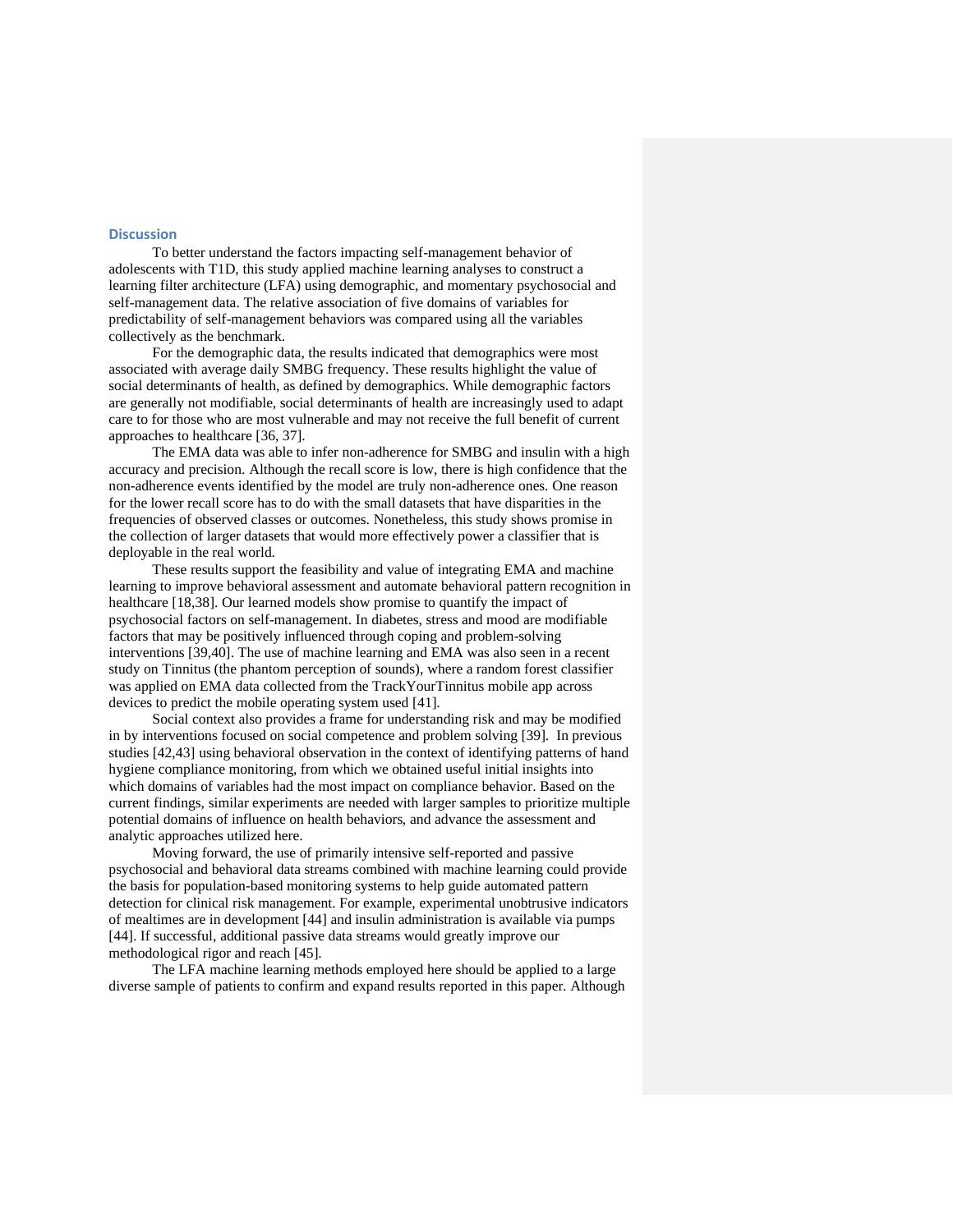passive methods are increasingly used to infer behavior and psychosocial status [46,47], there are important subjective experiences, such as mood, which may continue to require self-report. For the foreseeable future, both self-reported real-time data and passive data, such as social networking [48], may be integrated to optimize insights for healthcare.

Prior research using traditional retrospective questionnaire methods has focused largely on identifying psychosocial correlates and predictors of self-management in chronic illness in general and specifically in diabetes [9]. With few exceptions, little research using EMA has been conducted in diabetes. The few studies conducted have uniquely identified time-based factors, such as time of day and momentary negative mood, as related to self-management behaviors [49–51].

Machine learning analyses have been applied in various studies, focusing largely on the improvement of diabetes management and control. Earlier studies have constructed and fine-tuned different machine learning models to predict future blood glucose levels based on historical physiological data, [52–54], detect incorrect blood glucose measurements in [55], predict hypoglycemia [56,57], manage insulin dosing [58], and applied to provide lifestyle support integrating food recognition, and energy expenditures [59,60]. Our study results reported here advance the assessment and analysis of factors previously associated with self-management, including stress [49], mood [61,62], stigma [9,63], and social contexts [8,12]. Our study also uniquely assesses novel factors not previously studied in the T1D population, such as fatigue [64], location [65], social contexts [8], and contextual factors, such as rushing and traveling. The collected EMA data has a promising ability to infer the two diabetes self-management behaviors under study.

Future work will enhance MyDay's ability to utilize unobtrusive indicators of behaviors. For example, experimental unobtrusive indicators of mealtimes are in development and if successful would greatly enhance our methodological approach [45]. Finally, the LFA machine learning methods employed here will be applied to a large diverse sample of patients to confirm and expand results reported in this paper. Future systems will benefit from combining self-report of subjective human experiences together with passive indicators of factors that impact health behavior decision-making in daily life.

## **Acknowledgements**

This work was supported by a grant from the National Institutes of Health, National Institute for Diabetes, Digestive, and Kidney Disease (NIDDK) DP3 DK097706, and the National Center for Advancing Translational Science (NCATS) UL1 TR000445.

# **Conflicts of Interest**

None declared

## **Abbreviations**

BG: blood glucose CGM: continuous glucose monitoring EMA: ecological momentary assessment IA: insulin administration KNN: k-nearest neighbors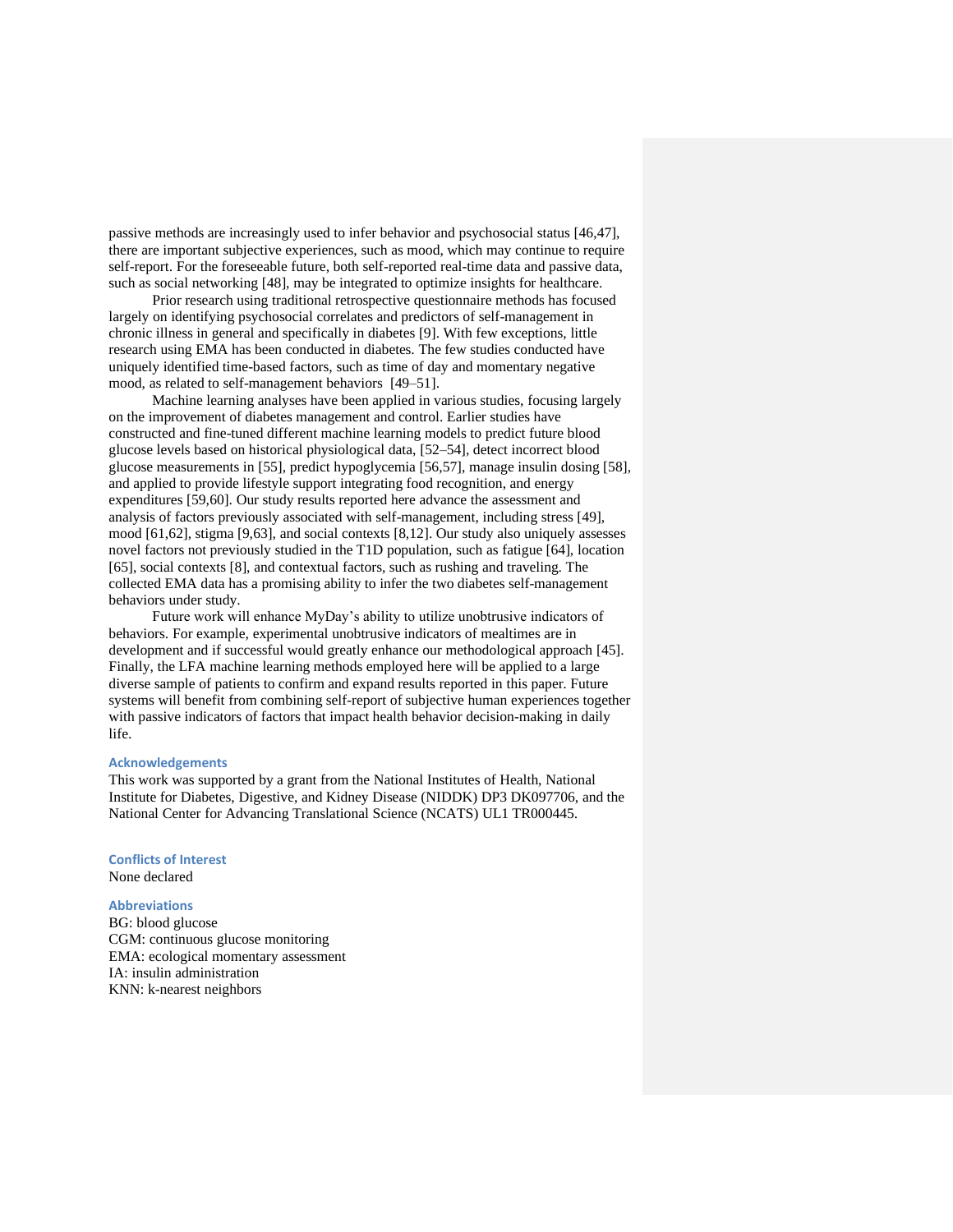LFA: learned filtering architecture LR: logistic regression MCMC: Markov Chain Monte Carlo RF: random forest SD: Standard Deviation SMBG: self-monitoring of blood glucose SMOTE: synthetic minority oversampling technique SVM: support vector machines T-link: Tomek link T1D: type 1 diabetes

## **References**

- 1. Borchers AT, Uibo R, Gershwin ME. The geoepidemiology of type 1 diabetes. Autoimmun Rev Elsevier; 2010;9(5):A355–A365.
- 2. Dabelea D, Mayer-Davis EJ, Saydah S, Imperatore G, Linder B, Divers J, Bell R, Badaru A, Talton JW, Crume T. Prevalence of type 1 and type 2 diabetes among children and adolescents from 2001 to 2009. Jama American Medical Association; 2014;311(17):1778–1786.
- 3. Wen L, Ley RE, Volchkov PY, Stranges PB, Avanesyan L, Stonebraker AC, Hu C, Wong FS, Szot GL, Bluestone JA. Innate immunity and intestinal microbiota in the development of Type 1 diabetes. Nature Nature Publishing Group; 2008;455(7216):1109–1113.
- 4. Wood JR, Miller KM, Maahs DM, Beck RW, DiMeglio LA, Libman IM, Quinn M, Tamborlane W V, Woerner SE, Network TEC. Most youth with type 1 diabetes in the T1D Exchange Clinic Registry do not meet American Diabetes Association or International Society for Pediatric and Adolescent Diabetes clinical guidelines. Diabetes Care Am Diabetes Assoc; 2013;36(7):2035–2037.
- 5. Cleary PA, Dahms W, Goldstein D, Malone J, Tamborlane W V. Beneficial effects of intensive therapy of diabetes during adolescence: outcomes after the conclusion of the Diabetes Control and Complications Trial (DCCT). J Pediatr 2001;139:804– 812.
- 6. Group DC and CTR. The effect of intensive treatment of diabetes on the development and progression of long-term complications in insulin-dependent diabetes mellitus. N Engl J Med Mass Medical Soc; 1993;329(14):977–986.
- 7. Hilliard ME, De Wit M, Wasserman RM, Butler AM, Evans M, Weissberg‐ Benchell J, Anderson BJ. Screening and support for emotional burdens of youth with type 1 diabetes: strategies for diabetes care providers. Pediatr Diabetes Wiley Online Library; 2018;19(3):534–543.
- 8. Wiebe DJ, Helgeson V, Berg CA. The social context of managing diabetes across the life span. Am Psychol American Psychological Association; 2016;71(7):526.
- 9. Mulvaney SA, Hood KK, Schlundt DG, Osborn CY, Johnson KB, Rothman RL, Wallston KA. Development and initial validation of the barriers to diabetes adherence measure for adolescents. Diabetes Res Clin Pract Elsevier; 2011;94(1):77–83.
- 10. Fitzpatrick SL, Schumann KP, Hill-Briggs F. Problem solving interventions for diabetes self-management and control: a systematic review of the literature.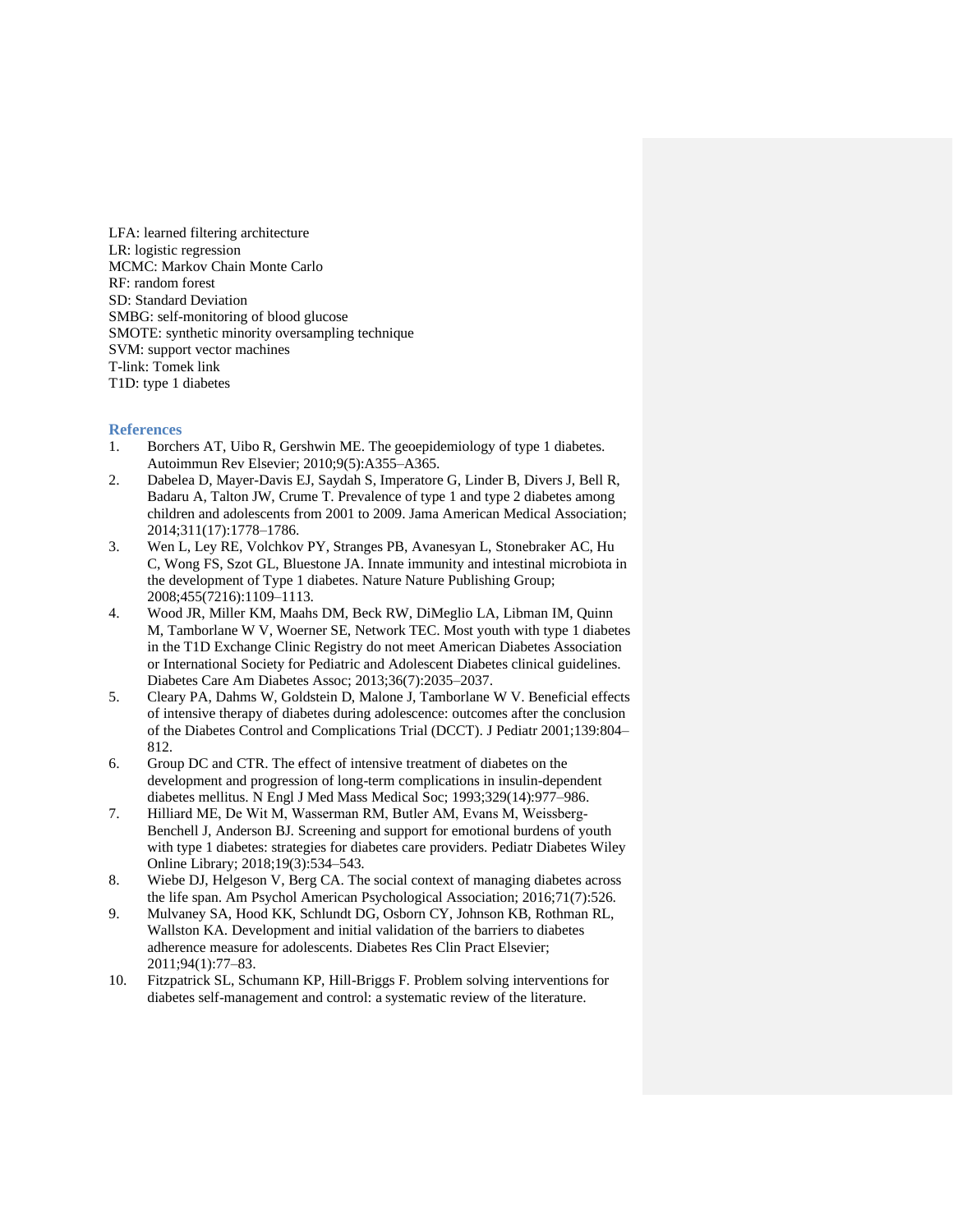Diabetes Res Clin Pract Elsevier; 2013;100(2):145–161.

- 11. Shiffman S, Stone AA, Hufford MR. Ecological momentary assessment. Annu Rev Clin Psychol Annual Reviews; 2008;4:1–32.
- 12. Dunton G, Dzubur E, Li M, Huh J, Intille S, McConnell R. Momentary assessment of psychosocial stressors, context, and asthma symptoms in hispanic adolescents. Behav Modif SAGE Publications Sage CA: Los Angeles, CA; 2016;40(1–2):257– 280.
- 13. Linas B, Genz A, Westergaard RP, Chang LW, Bollinger RC, Latkin C, Kirk GD. Ecological momentary assessment of illicit drug use compared to biological and self-reported methods. JMIR mHealth uHealth JMIR Publications Inc., Toronto, Canada; 2016;4(1):e27.
- 14. Brannon EE, Cushing CC, Crick CJ, Mitchell TB. The promise of wearable sensors and ecological momentary assessment measures for dynamical systems modeling in adolescents: a feasibility and acceptability study. Transl Behav Med Oxford University Press; 2016;6(4):558–565.
- 15. Myers TC, Wonderlich SA, Crosby R, Mitchell JE, Steffen KJ, Smyth J, Miltenberger R. Is multi-impulsive bulimia a distinct type of bulimia nervosa: Psychopathology and EMA findings. Int J Eat Disord Wiley Online Library; 2006;39(8):655–661.
- 16. Hedeker D, Mermelstein RJ, Demirtas H. Modeling between‐subject and within‐ subject variances in ecological momentary assessment data using mixed‐effects location scale models. Stat Med Wiley Online Library; 2012;31(27):3328–3336.
- 17. Bishop CM. Pattern recognition. Mach Learn 2006;128(9).
- 18. Kim H, Lee S, Lee S, Hong S, Kang H, Kim N. Depression prediction by using ecological momentary assessment, actiwatch data, and machine learning: observational study on older adults living alone. JMIR mHealth uHealth JMIR Publications Inc., Toronto, Canada; 2019;7(10):e14149.
- 19. Mulvaney SA, Vaala S, Hood KK, Lybarger C, Carroll R, Williams L, Schmidt DC, Johnson K, Dietrich MS, Laffel L. Mobile momentary assessment and biobehavioral feedback for adolescents with type 1 diabetes: feasibility and engagement patterns. Diabetes Technol Ther Mary Ann Liebert, Inc. 140 Huguenot Street, 3rd Floor New Rochelle, NY 10801 USA; 2018;20(7):465–474.
- 20. Zhang P, Schmidt D, White J, Mulvaney S. Towards precision behavioral medicine with IoT: Iterative design and optimization of a self-management tool for type 1 diabetes. 2018 IEEE Int Conf Healthc Informatics IEEE; 2018. p. 64–74.
- 21. Mulvaney SA, Vaala SE, Carroll RB, Williams LK, Lybarger CK, Schmidt DC, Dietrich MS, Laffel LM, Hood KK. A mobile app identifies momentary psychosocial and contextual factors related to mealtime self-management in adolescents with type 1 diabetes. J Am Med Informatics Assoc Oxford University Press; 2019;26(12):1627-1631.
- 22. iHealth Labs Inc [Internet]. Available from: https://ihealthlabs.com
- 23. Miller KM, Foster NC, Beck RW, Bergenstal RM, DuBose SN, DiMeglio LA, Maahs DM, Tamborlane W V. Current state of type 1 diabetes treatment in the US: updated data from the T1D Exchange clinic registry. Diabetes Care Am Diabetes Assoc; 2015;38(6):971–978.
- 24. Zhang P, White J, Schmidt D. Architectures and patterns for leveraging high-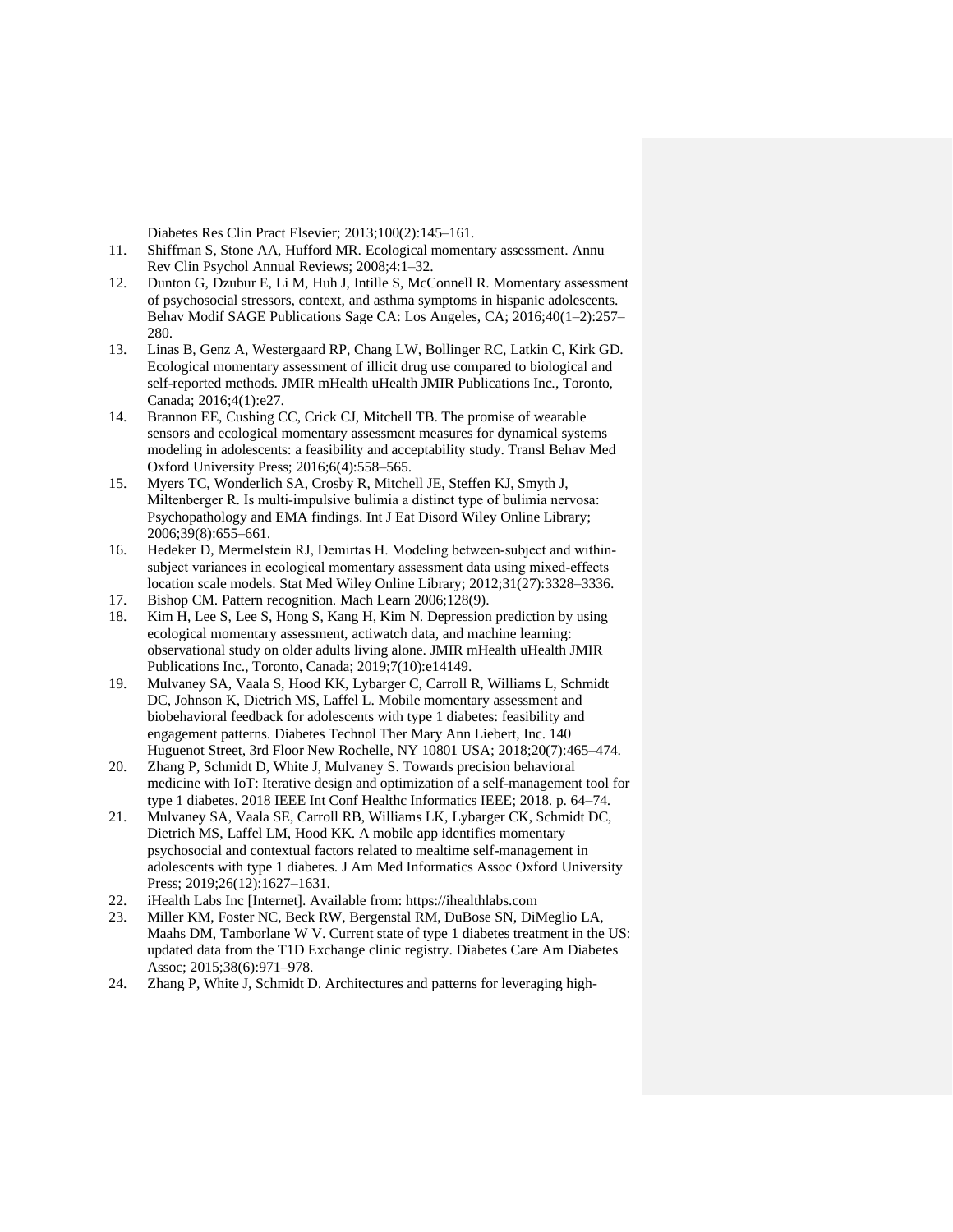frequency, low-fidelity data in the healthcare domain. 2018 IEEE Int Conf Healthc Informatics IEEE; 2018. p. 463–464.

- 25. Dudani SA. The distance-weighted k-nearest-neighbor rule. IEEE Trans Syst Man Cybern IEEE; 1976;(4):325–327.
- 26. Seber GAF, Lee AJ. Linear regression analysis. John Wiley & Sons; 2012. ISBN:1118274423
- 27. Liaw A, Wiener M. Classification and regression by randomForest. R news 2002;2(3):18–22.
- 28. Suykens JAK, Vandewalle J. Least squares support vector machine classifiers. Neural Process Lett Springer; 1999;9(3):293–300.
- 29. Chawla N V, Japkowicz N, Kotcz A. Special issue on learning from imbalanced data sets. ACM SIGKDD Explor Newsl ACM New York, NY, USA; 2004;6(1):1– 6.
- 30. Chawla N V, Bowyer KW, Hall LO, Kegelmeyer WP. SMOTE: synthetic minority over-sampling technique. J Artif Intell Res 2002;16:321–357.
- 31. Tomek I. AN EXPERIMENT WITH THE EDITED NEAREST-NIEGHBOR RULE. 1976;
- 32. Lusa L. Evaluation of smote for high-dimensional class-imbalanced microarray data. 2012 11th Int Conf Mach Learn Appl IEEE; 2012. p. 89–94.
- 33. Elhassan T, Aljurf M. Classification of imbalance data using tomek link (t-link) combined with random under-sampling (rus) as a data reduction method. Glob J Technol Optim S 2016;1.
- 34. Thai-Nghe N, Nghi DT, Schmidt-Thieme L. Learning optimal threshold on resampling data to deal with class imbalance. Proc IEEE RIVF Int Conf Comput Telecommun Technol 2010. p. 71–76.
- 35. Kotsiantis S, Kanellopoulos D, Pintelas P. Handling imbalanced datasets: A review. GESTS Int Trans Comput Sci Eng 2006;30(1):25–36.
- 36. Zeng X, Martinez TR. Distribution-balanced stratified cross-validation for accuracy estimation. J Exp Theor Artif Intell Taylor & Francis; 2000;12(1):1–12.
- 37. Qian SS, Stow CA, Borsuk ME. On monte carlo methods for Bayesian inference. Ecol Modell Elsevier; 2003;159(2–3):269–277.
- 38. Roux AVD, Katz M, Crews DC, Ross D, Adler N. Social and behavioral information in electronic health records: new opportunities for medicine and public health. Am J Prev Med Elsevier; 2015;49(6):980–983.
- 39. Whittemore R, Jaser SS, Jeon S, Liberti L, Delamater A, Murphy K, Faulkner MS, Grey M. An internet coping skills training program for youth with type 1 diabetes: six-month outcomes. Nurs Res NIH Public Access; 2012;61(6):395.
- 40. Kumah-Crystal YA, Hood KK, Ho Y-X, Lybarger CK, O'Connor BH, Rothman RL, Mulvaney SA. Technology use for diabetes problem solving in adolescents with type 1 diabetes: relationship to glycemic control. Diabetes Technol Ther Mary Ann Liebert, Inc. 140 Huguenot Street, 3rd Floor New Rochelle, NY 10801 USA; 2015;17(7):449–454.
- 41. Probst T, Pryss R, Langguth B, Schlee W. Emotional states as mediators between tinnitus loudness and tinnitus distress in daily life: Results from the "TrackYourTinnitus" application. Sci Rep Nature Publishing Group; 2016;6(1):1– 8.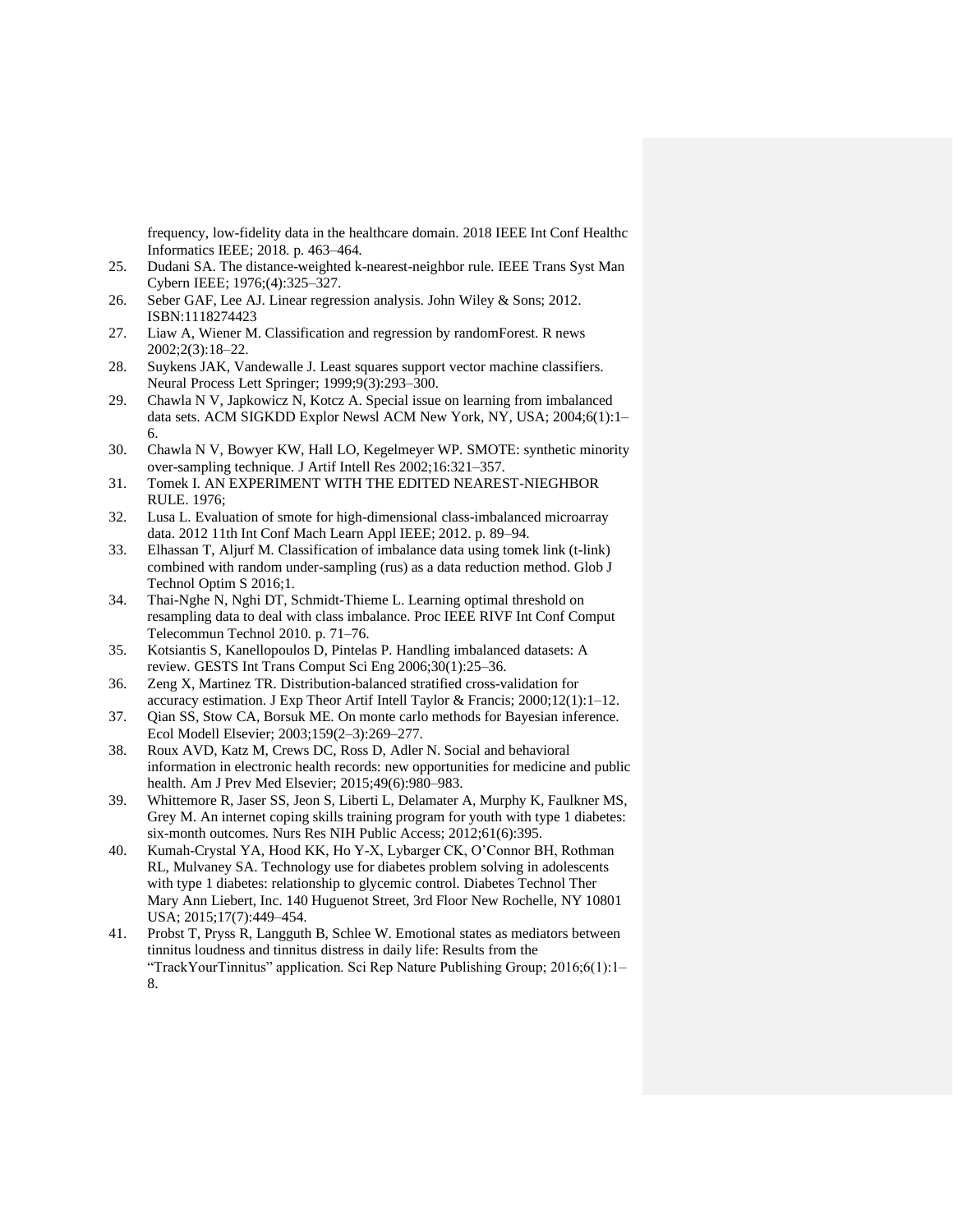- 42. Zhang P, Rodriguez-Cancio M, Schmidt DC, White J, Dennis T. Discussions of a Preliminary Hand Hygiene Compliance Monitoring Application-as-a-service. HEALTHINF 2017. p. 537–544.
- 43. Zhang P, White J, Schmidt D, Dennis T. Applying machine learning methods to predict hand hygiene compliance characteristics. 2017 IEEE EMBS Int Conf Biomed Heal Informatics IEEE; 2017. p. 353–356.
- 44. Farooq M, Sazonov E. Accelerometer-based detection of food intake in free-living individuals. IEEE Sens J IEEE; 2018;18(9):3752–3758.
- 45. Samadi S, Rashid M, Turksoy K, Feng J, Hajizadeh I, Hobbs N, Lazaro C, Sevil M, Littlejohn E, Cinar A. Automatic detection and estimation of unannounced meals for multivariable artificial pancreas system. Diabetes Technol Ther Mary Ann Liebert, Inc. 140 Huguenot Street, 3rd Floor New Rochelle, NY 10801 USA; 2018;20(3):235–246.
- 46. Gimpel H, Regal C, Schmidt M. myStress: Unobtrusive smartphone-based stress detection. 2015;
- 47. Asselbergs J, Ruwaard J, Ejdys M, Schrader N, Sijbrandij M, Riper H. Mobile phone-based unobtrusive ecological momentary assessment of day-to-day mood: an explorative study. J Med Internet Res JMIR Publications Inc., Toronto, Canada; 2016;18(3):e5505.
- 48. Laranjo L, Arguel A, Neves AL, Gallagher AM, Kaplan R, Mortimer N, Mendes GA, Lau AYS. The influence of social networking sites on health behavior change: a systematic review and meta-analysis. J Am Med Informatics Assoc Oxford University Press; 2015;22(1):243–256.
- 49. Merwin RM, Dmitrieva NO, Honeycutt LK, Moskovich AA, Lane JD, Zucker NL, Surwit RS, Feinglos M, Kuo J. Momentary predictors of insulin restriction among adults with type 1 diabetes and eating disorder symptomatology. Diabetes Care Am Diabetes Assoc; 2015;38(11):2025–2032.
- 50. Mulvaney SA, Rothman RL, Dietrich MS, Wallston KA, Grove E, Elasy TA, Johnson KB. Using mobile phones to measure adolescent diabetes adherence. Heal Psychol American Psychological Association; 2012;31(1):43.
- 51. Merwin RM, Moskovich AA, Honeycutt LK, Lane JD, Feinglos M, Surwit RS, Zucker NL, Dmitrieva NO, Babyak MA, Batchelder H. Time of Day when Type 1 Diabetes Patients with Eating Disorder Symptomatology Most Commonly Restrict Insulin. Psychosom Med NIH Public Access; 2018;80(2):222.
- 52. Georga EI, Protopappas VC, Fotiadis DI. Glucose prediction in type 1 and type 2 diabetic patients using data driven techniques. Knowledge-oriented Appl data Min InTech; 2011;277–296.
- 53. Wang Y, Wu X, Mo X. A novel adaptive-weighted-average framework for blood glucose prediction. Diabetes Technol Ther Mary Ann Liebert, Inc. 140 Huguenot Street, 3rd Floor New Rochelle, NY 10801 USA; 2013;15(10):792–801.
- 54. Ståhl F. Diabetes mellitus glucose prediction by linear and Bayesian ensemble modeling. Lund University; 2012.
- 55. Bondia J, Tarín C, García-Gabin W, Esteve E, Fernández-Real JM, Ricart W, Vehí J. Using support vector machines to detect therapeutically incorrect measurements by the MiniMed CGMS®. J Diabetes Sci Technol SAGE Publications; 2008;2(4):622–629.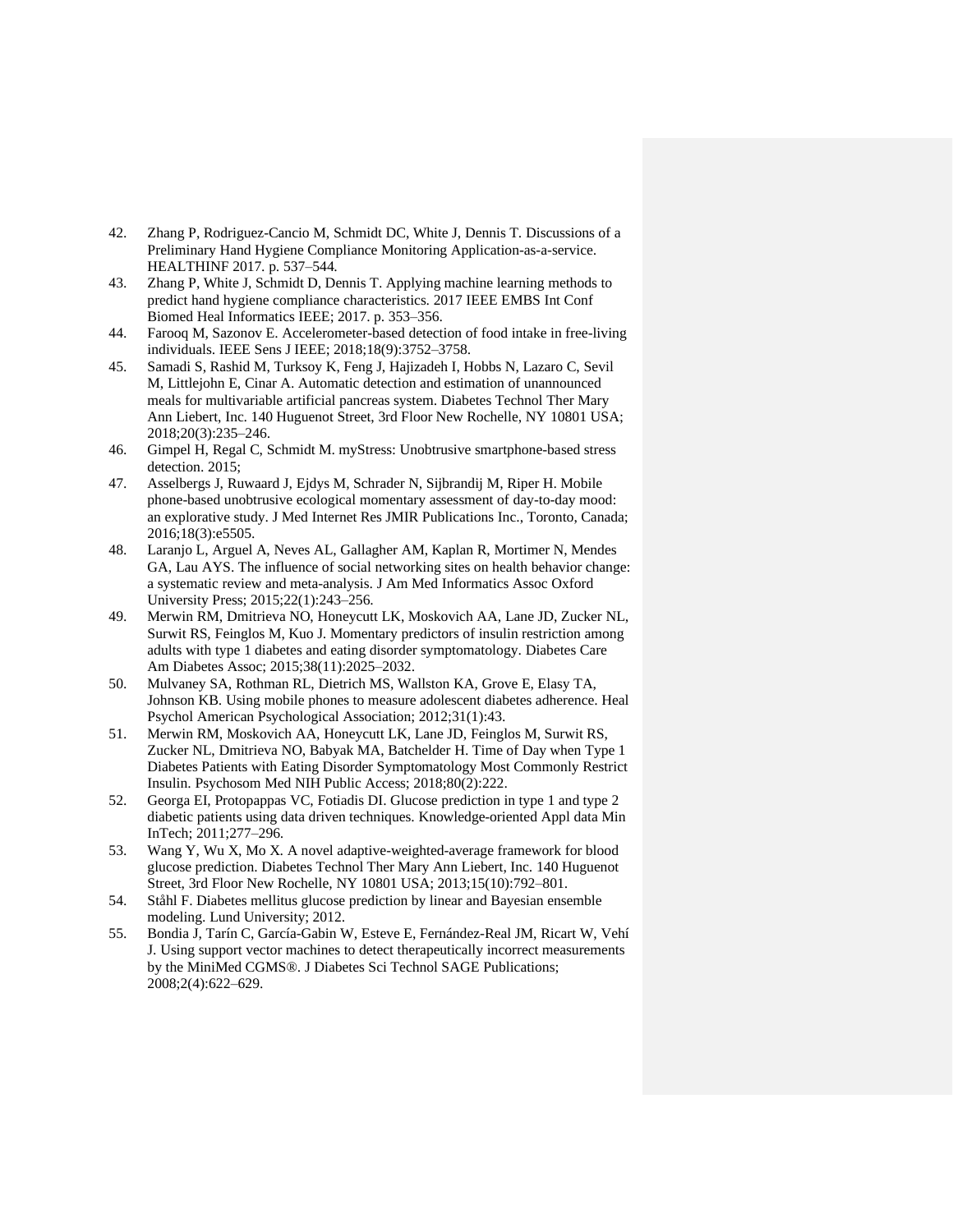- 56. Sudharsan B, Peeples M, Shomali M. Hypoglycemia prediction using machine learning models for patients with type 2 diabetes. J Diabetes Sci Technol SAGE Publications Sage CA: Los Angeles, CA; 2014;9(1):86–90.
- 57. Biester T, Kordonouri O, Holder M, Remus K, Kieninger-Baum D, Wadien T, Danne T. "Let the algorithm do the work": reduction of hypoglycemia using sensor-augmented pump therapy with predictive insulin suspension (SmartGuard) in pediatric type 1 diabetes patients. Diabetes Technol Ther Mary Ann Liebert, Inc. 140 Huguenot Street, 3rd Floor New Rochelle, NY 10801 USA; 2017;19(3):173–182.
- 58. Bastani M. Model-free intelligent diabetes management using machine learning. 2014;
- 59. Kawano Y, Yanai K. Real-time mobile food recognition system. Proc IEEE Conf Comput Vis Pattern Recognit Work 2013. p. 1–7.
- 60. Ellis K, Kerr J, Godbole S, Lanckriet G, Wing D, Marshall S. A random forest classifier for the prediction of energy expenditure and type of physical activity from wrist and hip accelerometers. Physiol Meas IOP Publishing; 2014;35(11):2191.
- 61. Lansing AH, Berg CA, Butner J, Wiebe DJ. Self-control, daily negative affect, and blood glucose control in adolescents with Type 1 diabetes. Heal Psychol American Psychological Association; 2016;35(7):643.
- 62. Pugach O, Hedeker D, Richmond MJ, Sokolovsky A, Mermelstein R. Modeling mood variation and covariation among adolescent smokers: application of a bivariate location-scale mixed-effects model. Nicotine Tob Res Society for Research on Nicotine and Tobacco; 2013;16(Suppl\_2):S151–S158.
- 63. Schabert J, Browne JL, Mosely K, Speight J. Social stigma in diabetes. Patient-Patient-Centered Outcomes Res Springer; 2013;6(1):1–10.
- 64. Cai RA, Beste D, Chaplin H, Varakliotis S, Suffield L, Josephs F, Sen D, Wedderburn LR, Ioannou Y, Hailes S. Developing and evaluating JIApp: acceptability and usability of a smartphone app system to improve selfmanagement in young people with juvenile idiopathic arthritis. JMIR mHealth uHealth JMIR Publications Inc., Toronto, Canada; 2017;5(8):e7229.
- 65. Li T, Lin G. Examining the role of location-specific associations between ambient air pollutants and adult asthma in the United States. Health Place Elsevier; 2014;25:26–33.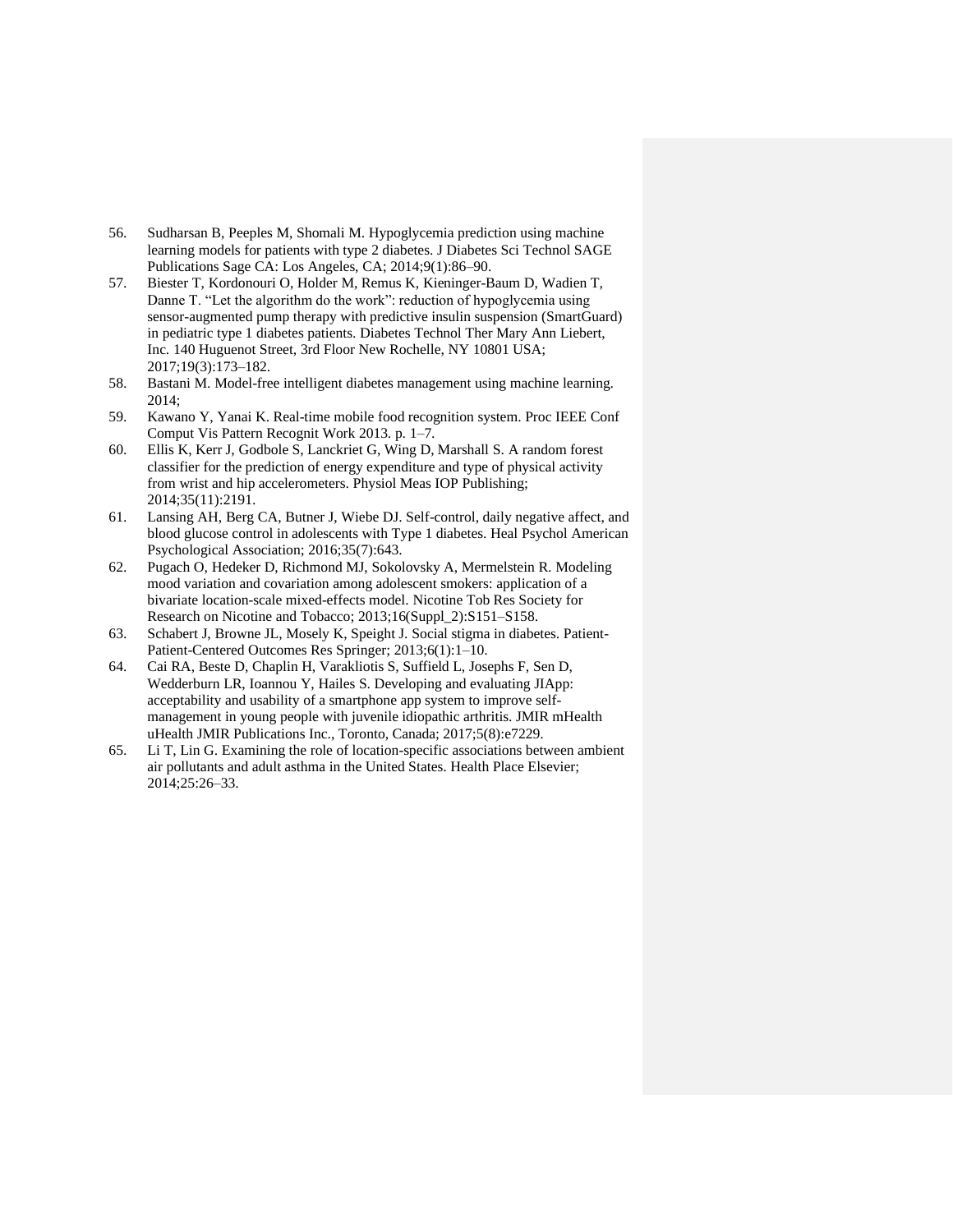**Appendix A – Source Code for Comparing Models of Daily SMBG Frequency**

```
def runStratKFold(X, y):
    kfold = StratifiedKFold(n_splits=5, shuffle=True, random_state=1)
     # enumerate the splits and summarize the distributions
     for train_ix, test_ix in kfold.split(X, y):
          # select rows
          train X, test_X = X[train_ix], X[test_ix]
         train y, test y = y[train ix], y[test ix]
          # summarize train and test composition
          train_0, train_1 = len(train_y[train_y == 0]), len(train_y[train_y == 1])
          test_0, test_1 = len(test_y[test_y==0]), len(test_y[test_y==1])
          print('>Train: 0=%d, 1=%d, Test: 0=%d, 1=%d' % (train_0, train_1, test_0, test_1))
def evaluateKFold(X, y, model):<br>
cv = Kfold(n\_splits=10, random\_state=1, shuffle=True)accs = cross_val_score(model, X, y, scoring='accuracy', cv=cv, n_jobs=-1)pres = cross_val_score(model, X, y, scoring='precision', cv=cv, n_jobs=-1)<br>recs = cross_val_score(model, X, y, scoring='recall', cv=cv, n_jobs=-1)<br>recs = cross_val_score(model, X, y, scoring='recall', cv=cv, n_jobs=-1)<br>f1s
    rocs = cross_val_score(model, X, y, scoring='roc_auc', cv=cv, n_jobs=-1)
     # report performance
    print('Accuracy: %.3f (%.3f)' % (mean(accs), std(accs)))<br>print('Precision: %.3f (%.3f)' % (mean(pres), std(pres)))
    print('Recall: 8.3f(8.3f)' 8 (mean(res), std(res)))print('F1: %.3f (*.3f)' % (mean(f1s), std(f1s)))models = [LogisticRegression(),RandomForestClassifier(random state=seed, max features='auto', n estimators=50,
                                        max_depth=20, criterion='gini'),
            SVC(1)xs = {'all': bg_below4.drop('below4', axis=1).columns.values,<br>'demo': bg_below4.drop([ 'day_of-week', 'weekend', 'below4'], axis=1).columns.values,'time': ['day_of_week','weekend']
      J.
for model in models:
    print('Results from model ', str(model))
     for name in Xs:
         print('Results from', name)
          X = bg_below4[Xs[name]]y = bg_below4['below4']evaluateKFold(X, y, model)
                              ----------------\n\n')
         print(' == == == ==
```